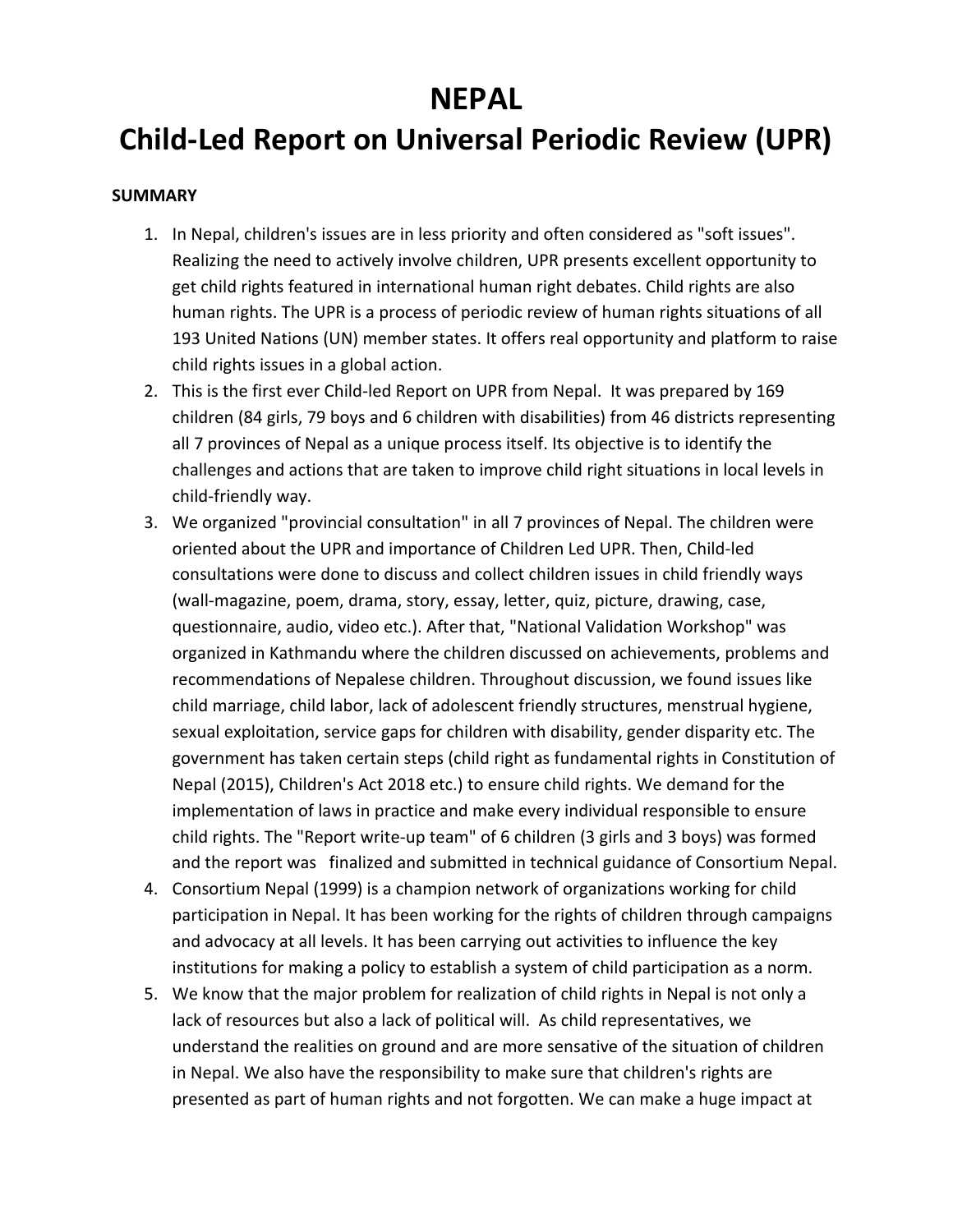national level through this work. It is an opportunity to take our issues to international platform and make our government more responsible. So, we cannot afford to miss it.

"Take us seriously because we learn to solve problems now and will be able to solve big problem later."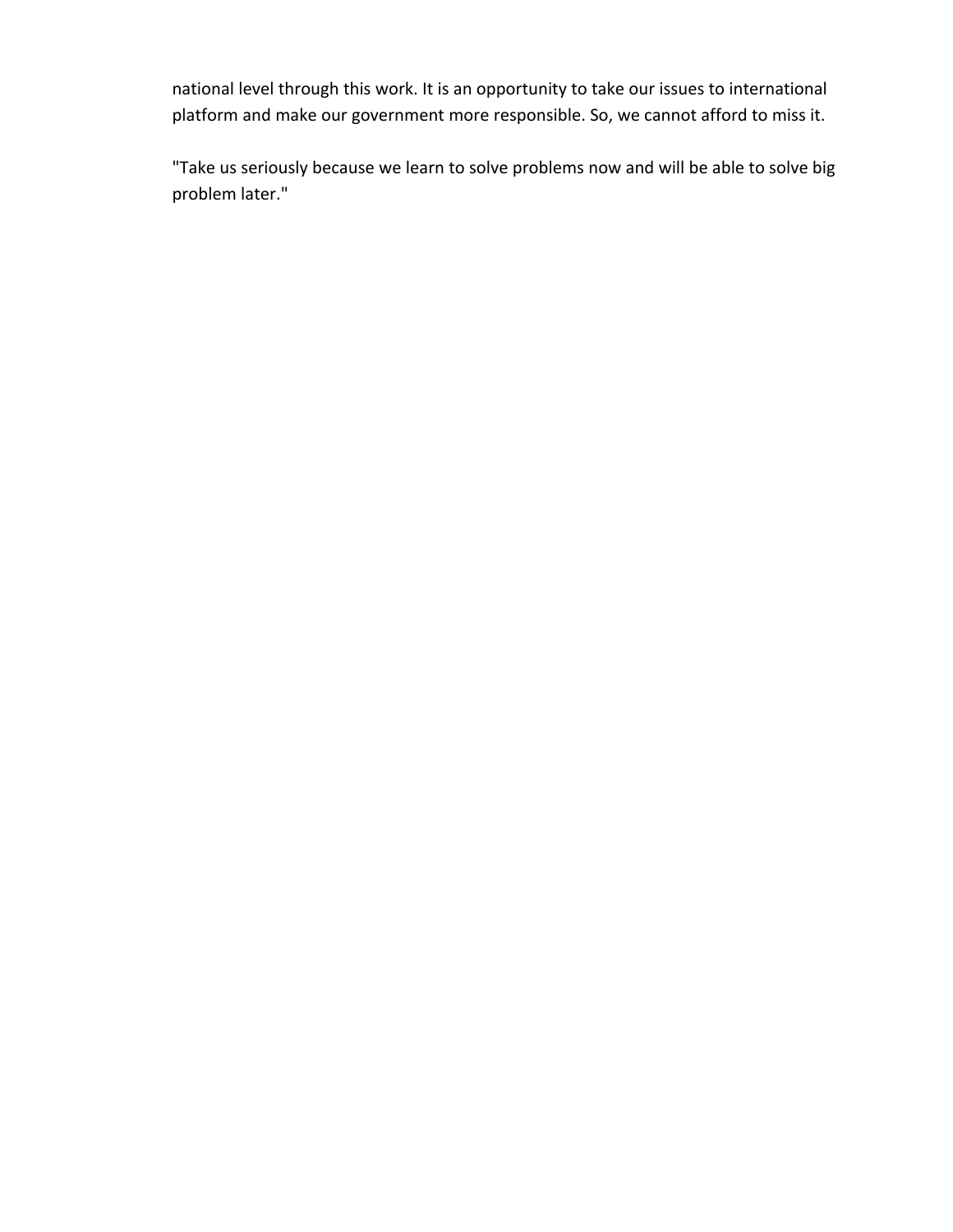#### **METHODS/PROCESS**

- **6. Provincial consultation:** Children participated in provincial consultations on Child Led UPR Report in all seven provinces of Nepal. In these consultations children were oriented about the UPR and importance of Children Led UPR. Then, Child-led Consultations were done to discuss and collect local child issues in child friendly ways (poem, song, drama, story, essay, letter, quiz, picture, drawing, case, questionnaire, audio etc.)Then the presentation was done by children along with stakeholders.
- **7. Child-led Community Consultation:** The consultation was <sup>a</sup> brainstorming session as children who participated in session conducted meeting in their respective local level to bring out issues regarding children as each participant of the provincial consultations were provided with the forms which the participant discussed in their family, communities, child clubs and schools in <sup>a</sup> child friendly ways. Then they sent those forms to Consortium Nepal. Thus, all the children and their guardians were directly and indirectly involved in this process.
- **8. National Validation Workshop:** After provincial consultations, national validation workshop was held in Kathmandu where there was inclusive participation of children (two selected participants-1 girl and 1 boy) from seven provinces. Here, the participant children were oriented about Child Led UPR Report. Also, <sup>a</sup> sharing was done on how Consortium Nepal facilitated and submitted "Child Led Report on CRC" and "Girls Led Report on CEDAW." Afterwards, children worked in 4 different groups according to 4 pillars of child rights .The social issues like child marriage, child labor, lack of adolescent friendly structures, menstrual hygiene, sexual exploitation, service gaps for physically challenged, gender disparity etc. were raised. It was presented by children in child friendly way like drama, poem, letter to prime minister, wall magazine, song, picture, paint, story etc. Then, children write-up team was formed that comprised six children (3 girls and 3 boys) to write Children Led UPR report based on the view collected from children of all provinces. The closing session was done with palm print in <sup>a</sup> white cloth with the commitment of all guests and participants on unity in children's issues. 30 children (girls-16, boys-14) and 85 stakeholders (female: 37, male: 48) represented all 7 provinces.

**9. Report Write-up and Submission:** A social media group including write up team and technical supporter team was created. Through the group discussion, write-up team had 13 meetings. In the first meeting, the team was oriented on the technical aspects of the report. Then, the team started writing the report in other meetings. Also, the recommendations to Nepal in UPR Second Cycle and other various child related articles were studied under the guidance of technical support team including girl co-leader of "Girls-led report on CEDAW ". Then, the Report was finalized and submitted by the children write-up team themselves in OHCHR.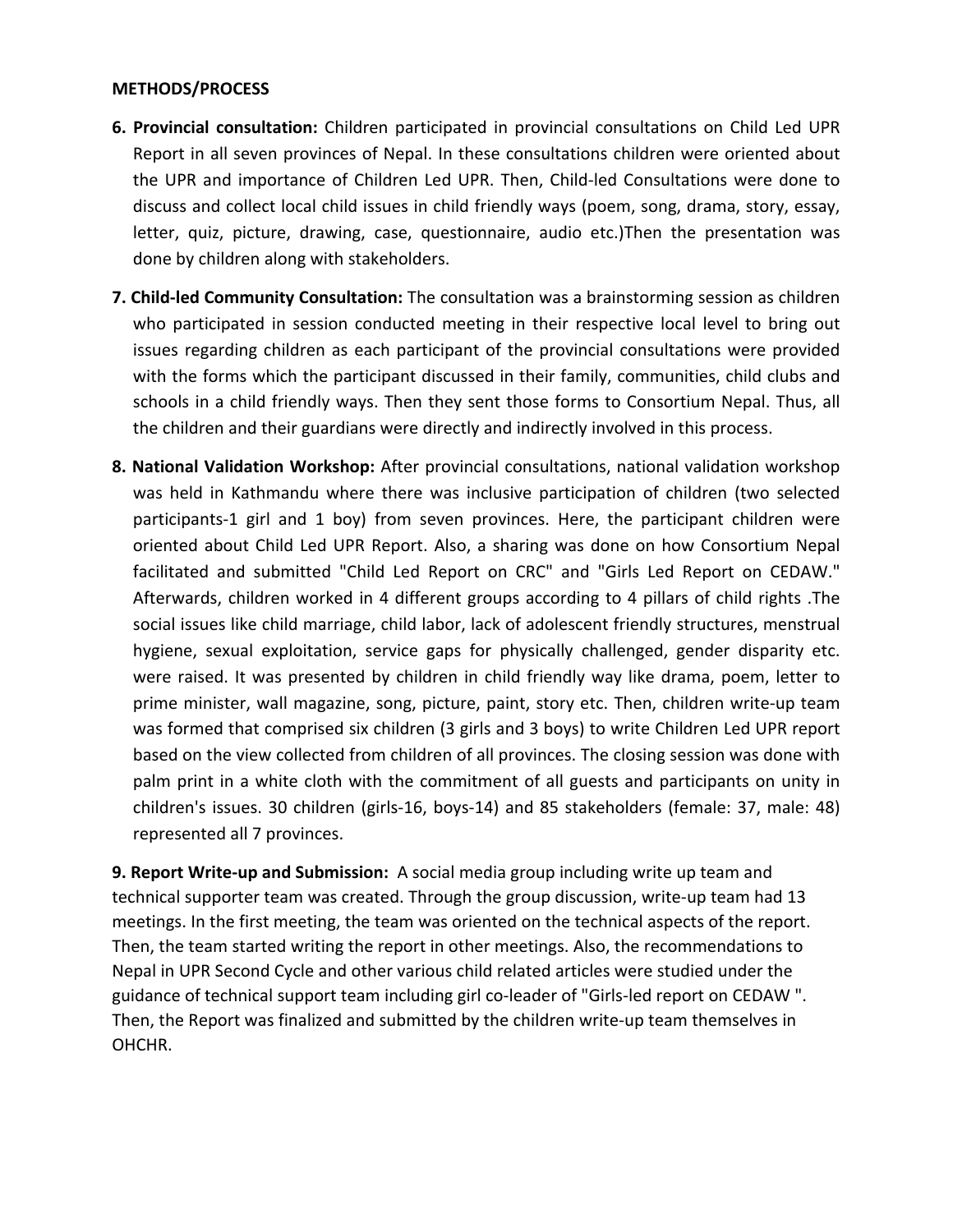### **Rights to Survival:**

- 10. **Sex-selective/unsafe Abortion**: Among 21.1% of abortion cases, 16.0% of abortion was unsafe<sup>1</sup>. In desire of having boy child, couple determine the sex after 12 weeks and abort if the child is girl. In some of the areas, most of the women use piece of glasses, hot rod and other unhygienic local products inside vagina in order to abort.
- 11. **Progress:** Provision for safer abortion, Comprehensive Emergency Obstetric Care (CEOC) and forced or gender discriminated abortion is taken illegal. Government has prohibited selection of sex during pregnancy and legalized abortion on certain cases that has reduced the case of unsafe abortion.
- 12. **Case:** *2 In Terai region of Nepal, one woman got pregnant for the 5th time. She has given birth to 4 daughters and forced to give birth to son. They have religious belief in dhamijhankri (traditional heroes) that they will find out whether the baby inside the womb is <sup>a</sup> boy or <sup>a</sup> girl. The woman went there and came to know it was daughter. Without medically confirming, she inserted broken pieces of glass inside vagina due to which she bleed <sup>a</sup> lot and got hypovolemic shock.*
- 13. **We Want:** Government should supervise all the abortion centers to know any illegal abortion happening. Health institutions should be restricted from identifying sex during pregnancy. Strict laws and policy should be effectively implemented against sex selective abortion. Safe abortion facilities should be available in all regions of Nepal and government should make sure that the facility is easily accessible.
	- 14. **Lack of proper nutrition and health facilities to newborns and mothers:** 3 36% of children are stunted, 21% are underweight, and 10% are severe malnourished. Most of the newborns are deprived from required vaccinations in rural areas. In some of the cases, when girl child is born, she is deprived from all kinds of nutrition, love and affection, health facilities etc.
	- 15. **Progress:** Safe motherhood program has been implemented that cover birth safety package, safer motherhood tablet (iron, folic acid, calcium), nutrition program, golden 1000 days program, incentives to institutional delivery, free health check-up etc. 97% of the population in Nepal has access to vaccination without any discrimination. Nepal was recognized as polio-free on  $27<sup>th</sup>$  march of 2014. The constitution of Nepal 2015 (article 39) has ensured child rights to health and nutrition. Provisions for child rights to nutrition, safe drinking water and breast feeding up to 2 years. **4**

<sup>1</sup> BMC pregnancy and childbirth(www.bmcpregnancychildbirthbiomedcentral.com)

<sup>&</sup>lt;sup>2</sup> Case interviewed by child-led report writing team, Mandira Shrestha

<sup>&</sup>lt;sup>3</sup> Nepal Demographic Health Survey 2016

<sup>4</sup> Children'<sup>s</sup> Act 2018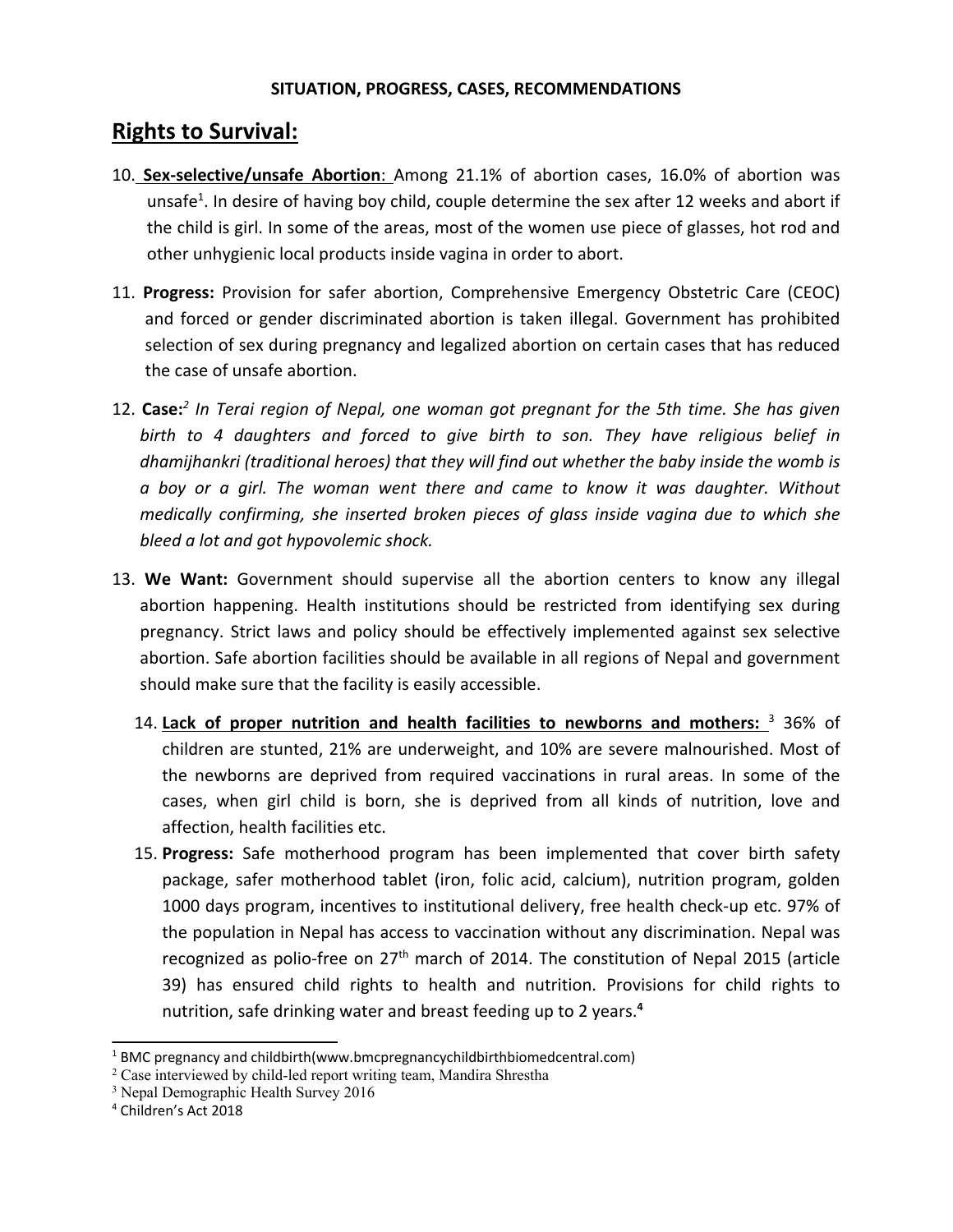- $16.$   $\sf Case: ^5$  In Nepal, infant mortality rate is 32 per 1000 live births and under 5 mortality rate is 45 *per 1000. 21% babies have Low Birth Weight (LBW). LBW babies are always in risk of developing disease and chances of dying always greater. One in every 22 Nepalese children die* before he/she reaches one year of age 1, and one in every 19 does not live up to his or her fifth *birthday. Socio demographic factors are key determinants to LBW in developing countries.*
- 17. **We Want:** The government should make viability of modern diagnostic and treatment equipment in health institutions across country and ensure that services are child friendly and accessible. Provision of well-equipped midwifery room in every health centers and well trained health professionals. Immunizations should be accessible in every region and provided as per policy of National Immunization Board. Facility of cold chain (to store motility of vaccines) should be available in every primary health care. Practice of exclusive breastfeeding should be implemented.
- 18. **Lack of First Aid services:** Many schools don'<sup>t</sup> possess first aid materials and if available, they are not utilized properly.
- 19. **Progress:** Government has started "One School, One Nurse" program. Schools are provided with first aid box.
- 20. **Case: 6** *In <sup>a</sup> school there was <sup>a</sup> fight between two children's group among which one child was* seriously injured because there was no first aid facility in his school he was rushed to hospital and *got more serious while reaching. If there had been first aid in his school he wouldn't have been injured seriously.*
- 21. **We Want:** The program of "one school, one nurse" should be effectively implemented in every school. Training on first aid should be given to students and teachers in schools.

### **RIGHTS TO PROTECTION**

- 22. **Discrimination:** Caste, ethnicity, gender and disability based discrimination is social problem enrooted in the culture and structure of Nepali societies.
- 23. Progress<sup>7</sup>: No one will be discriminated irrespective of origin, religion, caste, gender, physical condition, language and ethnicity. Rather, there are provisions for affirmative actions and rights to *Dalits (untouchables in Nepal)* to be taken to empower among the marginal groups of society.
- 24. **Case:<sup>8</sup> Two friends went to their friends house to see her because she was ill but while they were** *about to enter to the house, her parents stopped them and asked them their caste among which one of them was Brahmin and the other was Dalit, because she was Dalit, she could not enter inside the house which affected her mental state.*
- 25. **We Want:** The government should monitor whether the chance is given to lower groups to be on higher position. Different campaign should be initiated to enroll those groups of

<sup>5</sup> NDHS 2016, American Journal of Public Health Research (vol:3,2015)

<sup>6</sup> Report write up Team, Pabitra Khadka

<sup>7</sup> Constitution of Nepal 2015 (article 24)

<sup>8</sup> *Observed by Prekshya Adhikari, report writing team*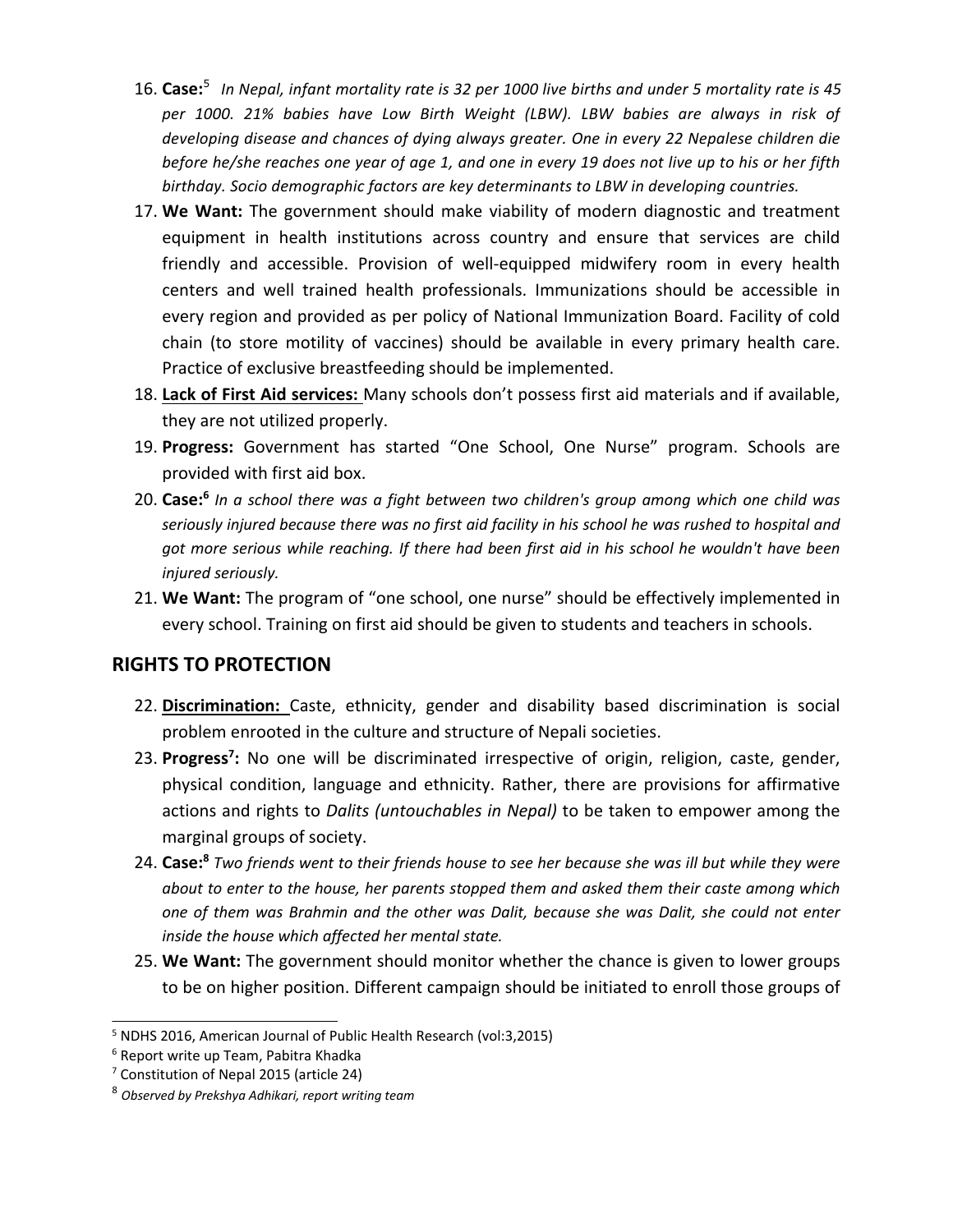children in schools and other skill development activities. Learning opportunities should be initiated for socially deprived children.

- 26. *Chaupadi* **Practices***: CHAUPADI,* the custom in which women and girls are kept in *Chhaughar* (small hut like cow-shade built in distance out of house) mainly to remain during menstruation cycle, is still prevailing in rural areas especially in Sudur Paschhim province and Karnali province of Nepal. In urban areas, there is prevalence of considering menstruating girls and women as impure and are subsequently separated from others.
- 27. **Progress:** *Chaupadi* is regarded traditional harmful practice and yet to be criminalized. Nepal has initiated to destroy and discourage period huts as <sup>a</sup> campaign to end practices of banishing period women
- 28. *Case:* 9 *On December 17, 2016, <sup>a</sup> 15-year-old girl in the Achham District in western Nepal [died](https://www.washingtonpost.com/news/worldviews/wp/2016/12/20/they-banished-their-15-year-old-for-having-her-period-she-died-in-a-cold-nepali-hut/) from [suffocation](https://www.washingtonpost.com/news/worldviews/wp/2016/12/20/they-banished-their-15-year-old-for-having-her-period-she-died-in-a-cold-nepali-hut/) in the shed where she was forced to sleep in because she was menstruating. Hers was the second [chaupadi-related](http://www.npr.org/sections/goatsandsoda/2016/11/28/503155803/a-young-woman-died-in-a-menstrual-shed-in-nepal) death that month in the District. Chaupadi-related deaths occur routinely in far-western Nepal.*
- 29. **We Want:** Policy level decisions and programs are needed for abolishing "chaupadi" custom. They should be provided with love, affection as well as nutritious food during menstruation. Awareness campaign should be raised against such practices. The government should legalize the campaign of "destroy period huts or forget state support"
- 30. **Street children:** Street children are stigmatized and have to face many problems: earn living by rag picking, begging on streets, working as laborers, drug abuse and addiction. Among the total population of Kathmandu i.e. 3.5 million of which there are reportedly over 1000 homeless street children. The vast majority of these children are illiterate boys aged between 10 and 18.  $^{10}$
- 31. Progress: <sup>11</sup> State provides special protection for vulnerable or street children. Under the "Street Children Rescue, Protection and Management Guidelines, 2015" developed by Ministry of Women, Children and Senior Citizens, National Child Rights Council (NCRC) is working for managing street children in the Kathmandu valley with the slogan of "no street children require to live in street."
- 32. **Case**: 12 *A child living on the street of Kathmandu was found using drugs (dendrite glue), while he* was approached to be rescued, he didn't want to go because he was used to in the street.
- 33. **We Want:** Street children shouldn'<sup>t</sup> be stigmatized and their problems should be addressed by talking with street children and effective intervention should be planned and strongly implemented.
- 34. **Corporal punishments**: In the name of disciplining students, corporal punishments are given, leading to fear education.

<sup>9</sup> www.statnews.com 17 feb,2017)

<sup>&</sup>lt;sup>10</sup> State of Children in Nepal, CCWB 2018

<sup>&</sup>lt;sup>11</sup> The Children's Act 2018 (section 7)

<sup>&</sup>lt;sup>12</sup> Interview with Krishna Bhusal, Administrative Head, NCRC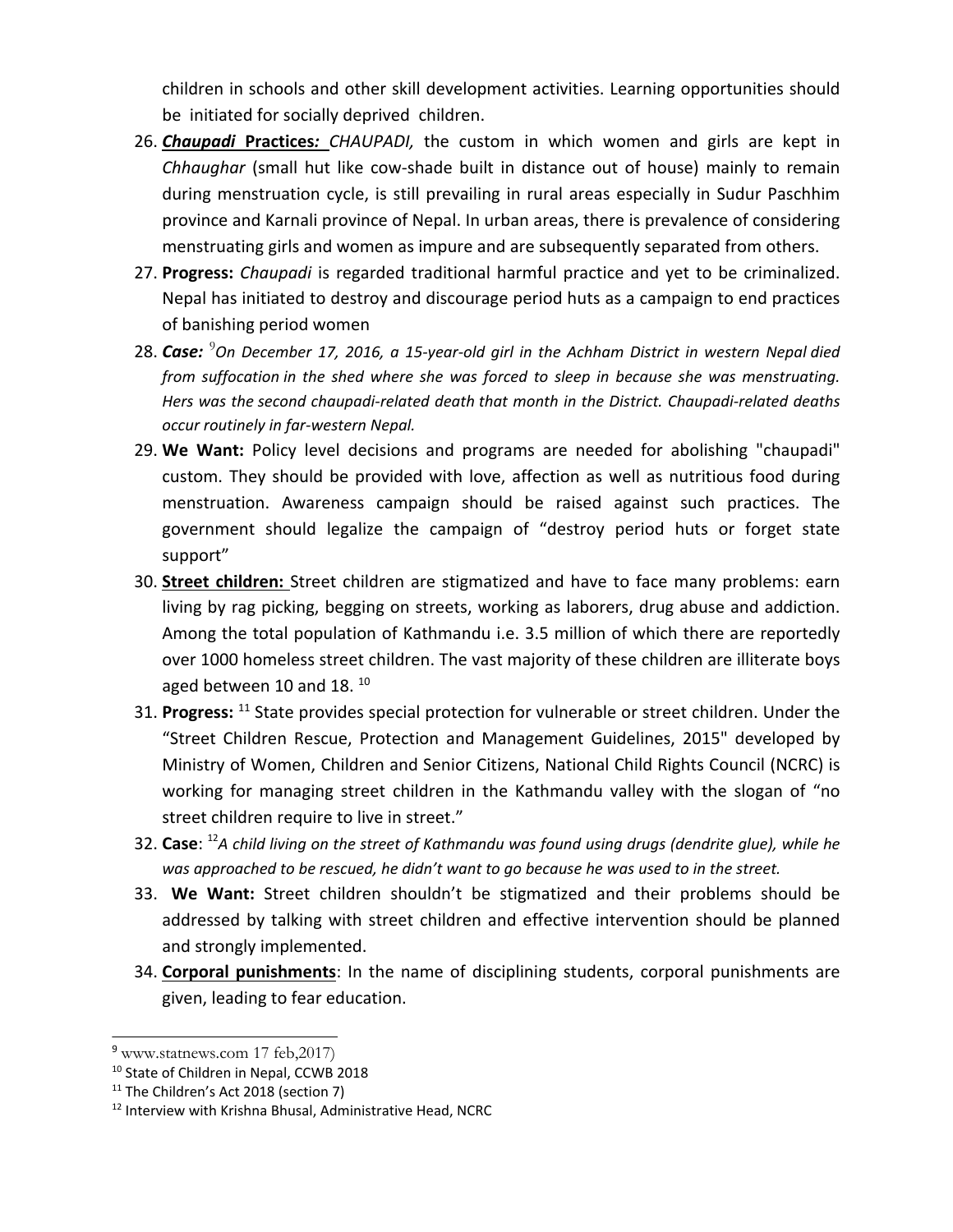- 35. Progress: <sup>13</sup> "No child shall be subjected to physical, mental or any other forms of torture at home, in school or in any other places or situations." Nepal adopted the Children's Act 2018 which prohibits corporal punishments of children in all settings.
- 36. **Case<sup>14</sup>:** One of the teachers in Nepal punished her students, they had to slash their wrist if *they didn'<sup>t</sup> get good marks in pre-test. The teacher made students of class 6 and 7 slash their wrist with blades.*
- 37. **We Want:** The concept of child friendly education has focused more on child friendly physical infrastructures till date. There is <sup>a</sup> need to emphasize on teacher student relationship and in learning process to promote child friendly education. The "learn without fear" approach should be implemented in every school.
- 38. **Sexual abuse and exploitation:** The case of Sexual abuse like eve teasing, molestation, rape, acid attack are severe crimes against children. Sale and trafficking of children especially for sexual and labor exploitations is happening due to open border. Some are trafficked within the country while others overseas. Many children are victimized due to online sexual abuse (sexting, grooming and child pornography). 242 cases were recorded against child rape and attempt to rape. Few cases were related to murder after rape.<sup>15</sup>. Communities being aware of such issues are stopping girls from going out of families rather than teaching boys to behave properly.
- 39. **Progress:** 16 Specific acts against children as sexual exploitation and abuse for instances, audio-visual pornography, sexual exploitation and abuse including any act relating to sexual intension etc. against children. The Child Helpline (toll free number 1098) is made available to respond such problems. Currently, there are 12 Child Helplines providing services for about 60 districts.
- 40. **Case**<sup>17</sup> : *In one of the schools in Lalitpur district <sup>a</sup> girl was studying in third grade and her Mathematics teacher was sexually abusing her. The girl was just 9 years old. Because of her age,* she didn't know how to react. The teacher would always find a way to sit next to her in the class *and molested her. It continued regularly for the next 2 years.*
- 41. **We Want:** There should be access to children in the community as well as in schools to complain against the case of child abuse by teachers or any other adults. Trainings on self-defense should be imparted to children to protect themselves from potential risks from abusers.
- 42. **Lack of proper child care**: Many children without parents are referred to residential child care homes for basic services including education and health care. However, there are many children in child care homes who don'<sup>t</sup> need to be and there are many children

<sup>&</sup>lt;sup>13</sup> Article 39 (7) of The Constitution of Nepal

<sup>14</sup> *Naya Patrika daily, 7th march 2020*

<sup>&</sup>lt;sup>15</sup> State of children in Nepal 2018

<sup>16</sup> Children'<sup>s</sup> Act 2018 (section 66)

<sup>17</sup> *The Kathmandu Post daily*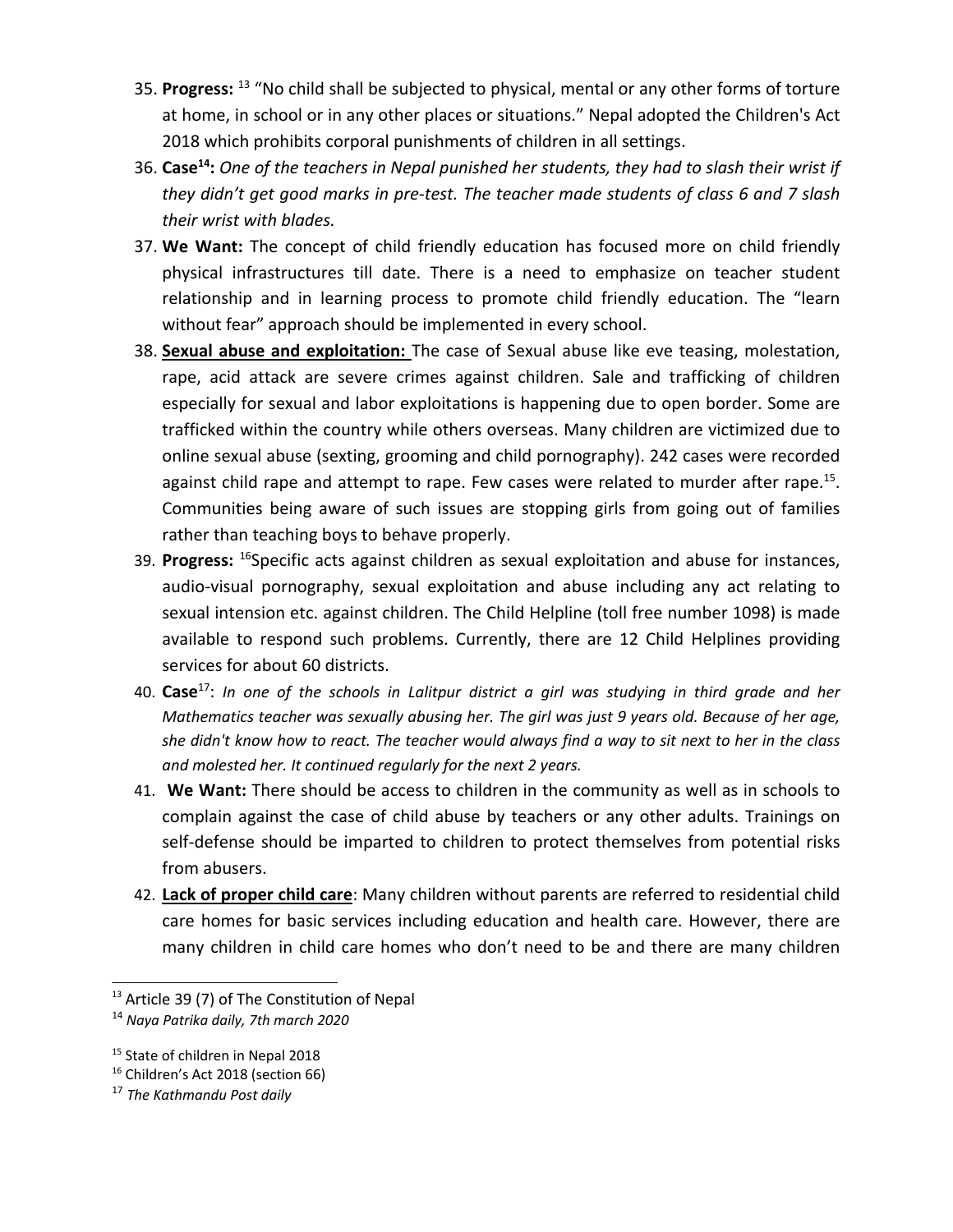who really need residential care but are not getting it. Physical infrastructure of child care homes is weak with inadequate facilities including sanitation and health facilities.

43. **Progress:** The government can establish or allow any person of organization to establish childrens home in the various regions of the country as per requirement $^{\text{18}}$ . In addition, section 52 of Children Act 2018 has provision of establishing center for children in need of special special protection. There are 533 child care homes in operation in 46 districts. Where total 14864 (7194

boys and 7670 girls) are provided care. 19

- 44.  $\mathsf{Case}^{20}$ : There is a boy in Nepal working in the street who is orphan and does not even have healthy and nutrient food to eat. Every one teases and beats him when he is all alone and can't *share his feeling to anyone and he is mentally tortured.*
- 45. **We Want:** The Government should support only those children who are in real need of child care. Residential child care homes should take permission from concerned government authority before operating. The government should take stand on closing down the homes which are running without permission.
- 46. **Acid attack:** Nepal records round 40 acid attacks every year and victims were not entitled to any immediate payment to help with urgent medical care. In 40% burn cases in Nepal, victims die. Most often, victims get treatment only after travelling for 10-12 hours to <sup>a</sup> well-equipped facility.
- 47. **Progress:** Before 17 August 2018, there was no policy against acid attacks. Afterwards, the Supreme Court made an order that the victims should get immediate financial support from the government to cover the costs of treatment. New Criminal Code 2018 specifies that culprits are sentenced to 5 to 8 years of jail and have to pay fine NPR 1,00,000 to NPR 5,00,000. Burn victims will also be entitled to treatment costs according to new law.
- 48. **Case<sup>21</sup>:** A 16 years old girl, while she was walking home with her friends, four masked men forced *her into <sup>a</sup> room and splashed acid on her. While undergoing treatment, she became suicidal and jumped out of hospital window.*
- 49. **We Want**: The government should arrange immediate emergency treatment for acid attack victims. Trainings should be given to the staffs of all health centers so that victim don't have to travel long for treatment. Strict laws should be made and implemented against it.
- 50. **Child labor:** The demise of parents, desertion of family, polygamy, financial crisis, child marriage and low economic conditions of family drive children to engage in various types of works. Children involved in labor are deprived from their rights. Domestic laborers are deprived from parental love and care and do not get to visit their families even during

<sup>&</sup>lt;sup>18</sup>clause 34 of Children's Act 2018

<sup>&</sup>lt;sup>19</sup> State of children in Nepal, 2018

<sup>20</sup> *The Kathmandu Post daily*

<sup>21</sup> *The Kantipur Daily*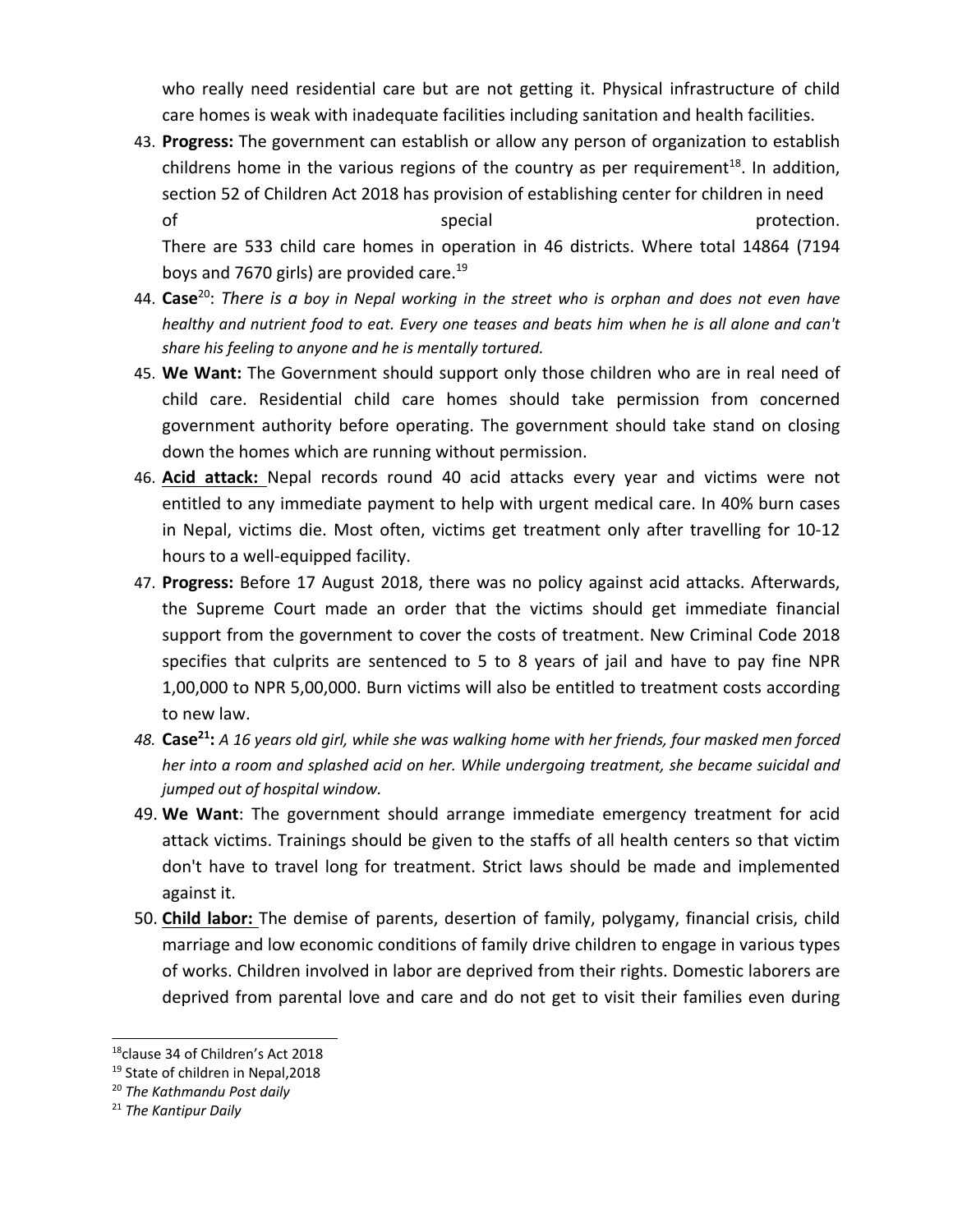holidays showing more chores during festival.

- 51. **Progress:** The Constitution of Nepal (2015) prohibits child labor in factories, mine and other risky sectors. Each child should be protected from labor and economic exploitation<sup>22</sup>. Different local government is declaring "Child-labor friendly Zone/District
- 52. **Case<sup>23</sup>:** A 14 years old boy of Kritipur was forced to work as a water tank helper after his mother died five years ago. He was mentally stressed and had to leave the house and work as a child *labor because his step mother forced him to.*
- 53. **We Want:** The Government should immediately rescue all the child labors and provide basic services and education. Awareness programs against child labor should be conducted.
- 54. **Drug Abuse:** School going children smoke, chew tobacco and also use drugs. They are also involved in stealing, robbery to make money to buy drugs.
- 55. **Progress:** Section 48 (2) of Children act 2018 has the provision for child correction homes for rehabilitating children who are victim of drug abuse. Awareness campaign related to drug abuse by various organizations. There is provision of NPR 100 fine and/or imprisonment up to 6 months for smoking cigarettes and/or consuming alcohol in public places.
- 56. Case<sup>24</sup>: A boy from eastern Nepal living his father started going to work with his father *who was <sup>a</sup> driver. When he was 9, he started to smoke and slowly he was addicted to drugs. He died of lungs cancer after 2 years.*
- 57. **We Want:** The Government should establish child correction centers. Proper counseling should be given instead of punishments. Massive awareness and sensitization programs should be run for prevention of drug abuse among children through electronic and print media.
- 58. **Child marriage: 25** According to the chapter 2 of population monograph published by CBS 26.3% of children aged 10-18 years were married.
- 59. **Progress:** Marriage under age of 18 are restricted 26 . Question of ending child marriage has been included with priority by SDGs (2016-2030). 'National Strategy to End Child Marriage,2015' aims ending child marriage by the year 2020. Children themselves have been active against child marriage through child clubs.
- 60. **Case<sup>27</sup>:** A 15 years old girl in Nepal was also forced to marry in early age and was made to give *birth at early age which affected her health and resulted to her death.*

<sup>&</sup>lt;sup>22</sup> Children's Act 2018

<sup>&</sup>lt;sup>23</sup> provincial consultation, province no.3

<sup>&</sup>lt;sup>24</sup> provincial consultation, province no.1

<sup>&</sup>lt;sup>25</sup> state of children in Nepal, CCWB (2018)

<sup>&</sup>lt;sup>26</sup> Constitution of Nepal,2015 and Civil Code Conduct,2017

<sup>&</sup>lt;sup>27</sup> Provincial consultation, Sudur Paschim Province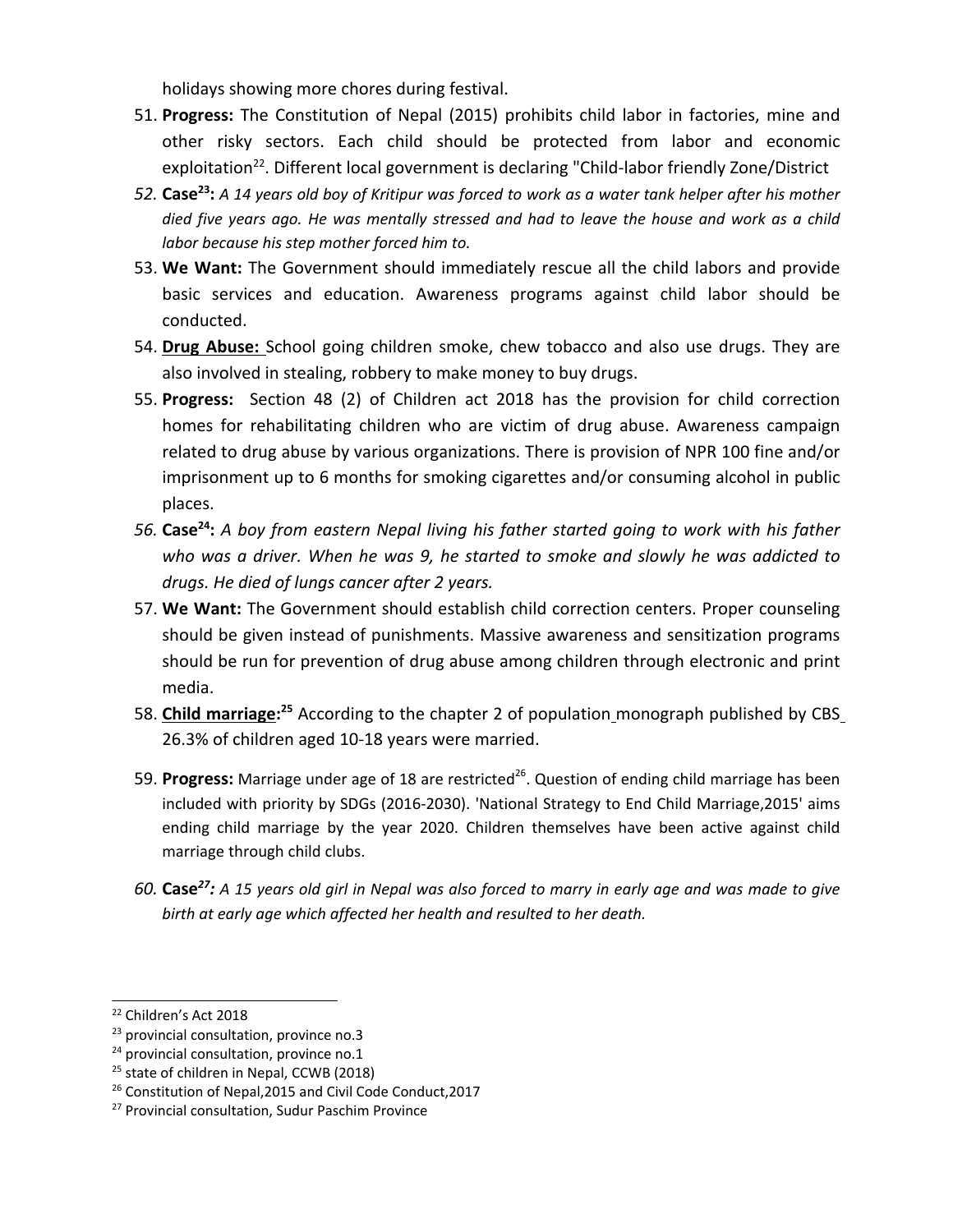- 61. **We Want**: The Government should empower girls with education, information and skills. Economic support and incentives to girls and their families should be provided. Parents should also be educated. Programs like "*beti padhau, beti bachau*" (Educate Girls, Protect Girls), insurance facility to girls child (*smart chhori*) etc. should be run in every regions.
- 62. **Discrimination between boys and girls:** "Why to water neighbors' plant" is the attitude of parents towards investing in girls. Sons are sent to private schools and girls in government. In some areas, girls don'<sup>t</sup> even get that chance. Instead of school, they are involved in household chores. Girls are involved in chores from early childhood, so that they can learn and continue household chores as they grow up, whereas the boys are expected to play and study. Mostly, son are taken as the legacy of parenteral property and girls are taken as the burden for dowry.
- 63. **Progress:** Children's Act 2018 recognizes girls as the same status as boys. Sons and daughter have equal rights on ancestral property<sup>28</sup>
- 64.  $\sf Case^{29}$ : In Karnali province of Nepal, there lived a girl who was mentally distressed because of her *parents, she was not sent to school and had to do household chores all day, although skillful and talented she never went to school.*
- 65. **We Want:** Efforts should be made to develop equality based on name, caste, family/economic background, race, gender or any division of human beings. Girls should be informed about equal inheritance property rights and should be empowered to claim their rights and demand support by their parents in pursuing education.
- 66. **Trafficking:** Children are trafficked to involve them in child labor, organ peddling, and for sexual exploitation within and outside the country. In the present years, the tendency to obtain passport before the legal age is also being observed.
- 67. **Progress:** The Government has arranged check post in the border areas to check out the ingoing and outgoing citizens. Various organizations are rescuing the trafficked children. The government has established various shelter home and arranged educational and life skill facilities.
- 68. **Case<sup>30</sup>:** A girl was born to an unmarried women who left the girl with maternal uncle. She fell in love with her neighbor, he lured her with assurance of taking up a good job and providing her a *luxurious life she eloped with the boy who sold her at the brothel in Janakpur.*
- 69. **We Want:** Strict security in border check points as well as mobilization of police in open border areas should be done so that the cross border trafficking of children can be controlled. Appropriate justice and compensation should be ensured to children who have been victims of trafficking.

### **Right to Development**

<sup>&</sup>lt;sup>28</sup> The Constitution of Nepal (article 20)

<sup>29</sup> *Consultation with children in Karnali Province*

<sup>&</sup>lt;sup>30</sup> Asian foundation.org (case study, Sabina)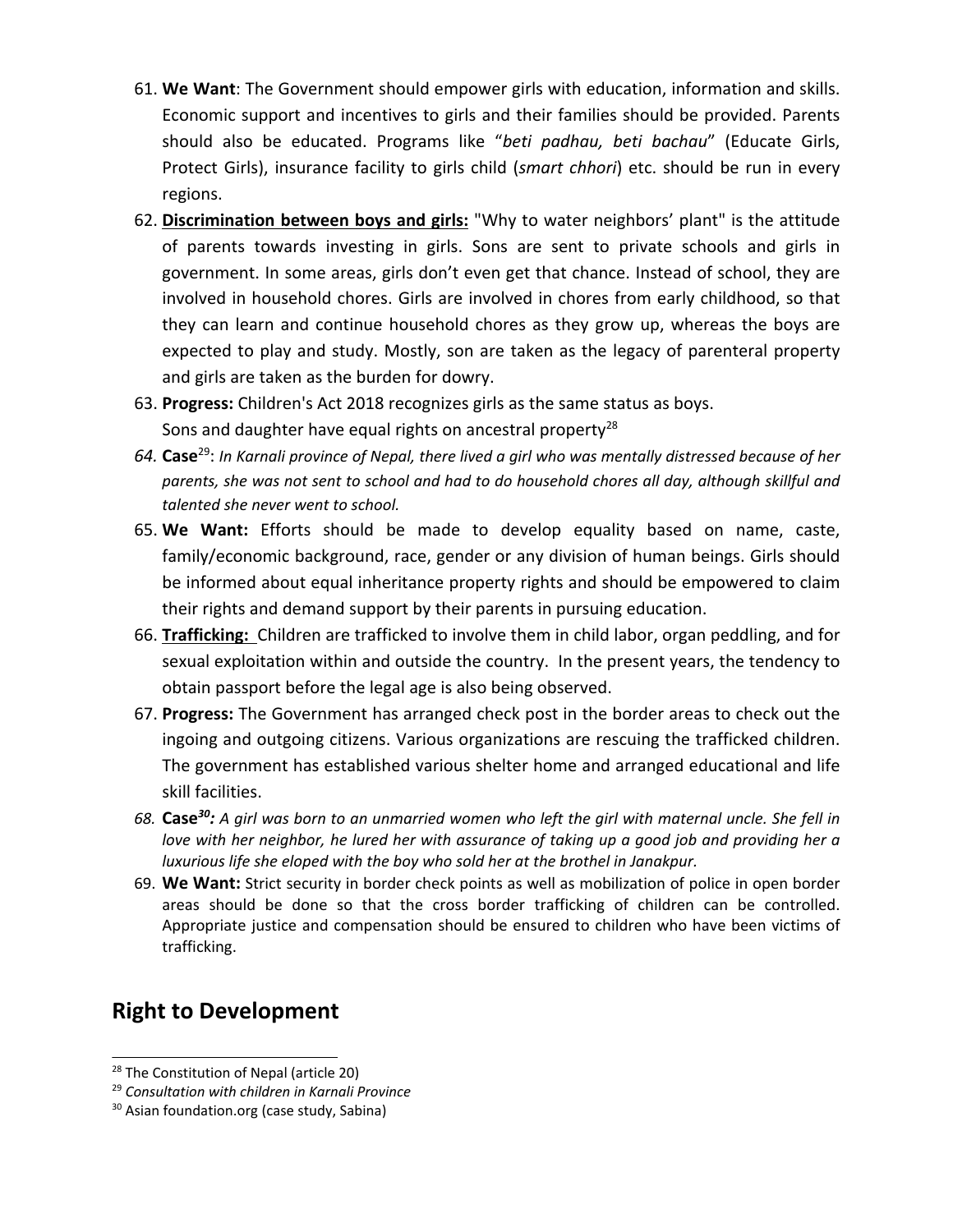- 70. **Lack of proper educational facilities:** Due to long distance between school and home, children have to travel hours, skip morning meals and are not allowed to enter classroom if late. The bias behavior of teachers, keeping attention only on talent students and neglecting poor students, unavailability of well-equipped library, science lab, computer lab, unnecessary public holidays, less priority to extracurricular activities not punctual teachers are creating problems in quality education. Irregularity in attending schools and drop out of girls during menstruation period is common due to lack of well facilitated gender friendly toilets.
- 71. **Progress:** Since 2015, the result of Secondary Education Examination (SEE) has been started to publish in grade system, in which none of student fails due to which students are encouraged to go high schools. Provision of scholarship and midday meal to student has encouraged their families to send their children, especially daughters to schools and helped in girls enrolment in schools. Provision of free sanitary pads in school and establishment of gender friendly toilets are ongoing.
- 72.  $\mathsf{Case}^{31}$ : A boy in Nepal had to walk for two hours to reach school due to which he was always late *and was scolded by his teacher. He was suffering more and it badly affected his studies. Day by day, he was tortured and didn'<sup>t</sup> feel like going to the school.*
- 73. **We Want:** The Government should increase the number of scholarships to the needy students by properly identifying their condition. Where the schools are far from the settlements, alternative arrangements should be made to students. Schools should be established in certain kilometers and all facilities should be accessible.
- 74. **Lack of Extra-Curricular Activities (ECA**): Sports have been divided based on gender. Girls are not motivated to play the sports played by the boys or vice-versa. Some parents do not encourage child to show their talent, learn new things and prove themselves. Sports materials are insufficient in schools and if available, not in use. Moreover, there is also lack of ECA teachers in schools to provide proper guides.
- 75. Progress: Each child has rights to participate in sports that suit to their age and interest<sup>32</sup>. Each school is supposed to manage sports materials and encourage students for taking sports activities out of their class time. The Government has been organizing various sport competition as well as ECA at the school, community, local, provincial, federal level.
- 76. **We Want:** ECA should be made compulsory in school'<sup>s</sup> curriculum and there should be ECA in-charge in every schools. Sufficient sports material should be available in all school and children should be encouraged to participate in ECA.
- 77. **Deprivation from getting birth/citizenship certificate:** Children of institutional care, street children, LGBTIQ+ children are facing difficulty to obtain birth/citizenship certificate. Due to this, children are facing difficulty for their legal identity.

<sup>31</sup> *Consultation with Child in Sudur-Paschim Province*

<sup>&</sup>lt;sup>32</sup> Children's act 2018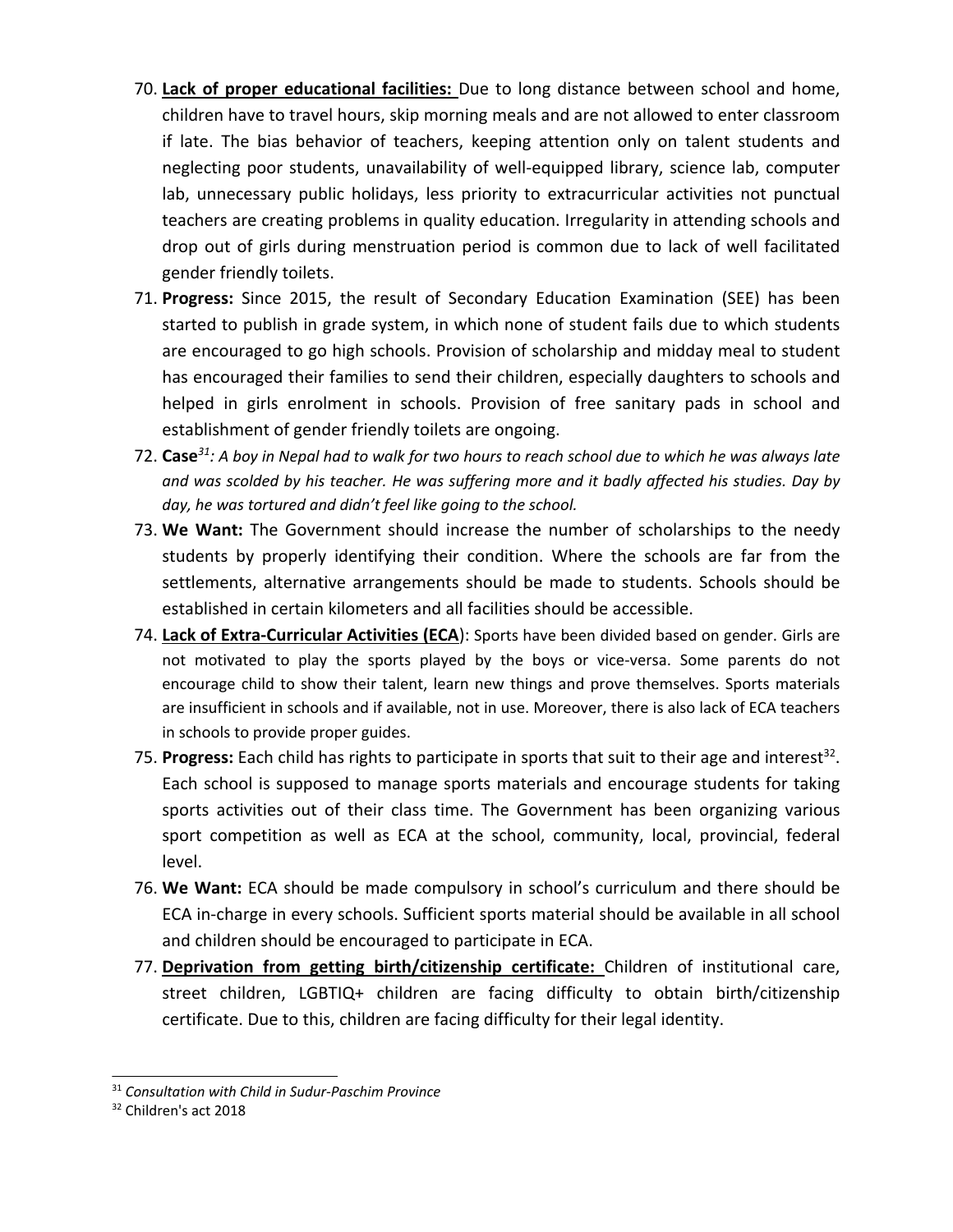- 78. **Progress:** Every child has rights to be registered for their legal identity 33 . The government of Nepal is committed to register the birth of all children by the end of 2023. According to the law (National Identity Card And Civil Registration Act, 2019) parents have to register their newly born child within 35 days of the birth and additional 35 days is the grace period. The government has implemented the law of getting the citizenship card from mother.
- 79. **Case<sup>34</sup>:** A 17 years old girl was filled with joy at the prospect of acquiring citizenship but when she *went to apply for the citizenship and it was compulsory to mention father's name, she had been living single and is unaware of her father and couldn'<sup>t</sup> apply for the citizenship.*
- 80.**We Want:** The Government should make easy and systematic way to provide birth and citizenship certificate.

### **Rights To Participation**

- 81. **Less opportunities to children with disability:** Children with disabilities are generally excluded in family discussions, community activities and ECA in schools. In public transportation, the seats allocated for person with disability are often occupied by others. Also, the budget for people with disability is spent in other activities.
- 82. **Progress 35 :** Six specific provisions for children with disabilities- Right to dignified life, right to education, health, personal development, expression, best interest, recreation and specific protection.
- 83. **Case**<sup>36</sup> : *In mid-western part of Nepal, there was <sup>a</sup> school where students and teachers discriminated the children with disability. Once municipality organized art competition for the students, one boy didn't get the chance because of his disability. He requested his teacher but he was not considered, his interest was in vain and he was mentally tortured.*
- 84. **We Want:** The Government of Nepal should manage disability-friendly infrastructures in every public places. There should be separate seat for children with disability in public transportation.
- 85. **Lack of Meaningful Child Participation:** Our feelings are not addressed properly by family members, schools, local leaders and other seniors. Children's opinions and decisions remains undermined. Child clubs are established but there is no proper supervision and guide for them. In most of the cases, children are invited in local planning process but their voices are not reflected in plan properly. The budget allocated for child participation activities are not properly used.
- 86. **Progress:** All children have rights to open child club or institution for protecting and promoting their rights<sup>37</sup>. Currently, there are 23606 child clubs in operation all over the

<sup>&</sup>lt;sup>33</sup> Civil Registration Act (article 7)

<sup>&</sup>lt;sup>34</sup> Provincial consultation, province 5

<sup>&</sup>lt;sup>35</sup> Persons with Disability Act, 2018

<sup>&</sup>lt;sup>36</sup> National Validation Workshop on Chil-Led UPR

<sup>&</sup>lt;sup>37</sup> Children's Act 2018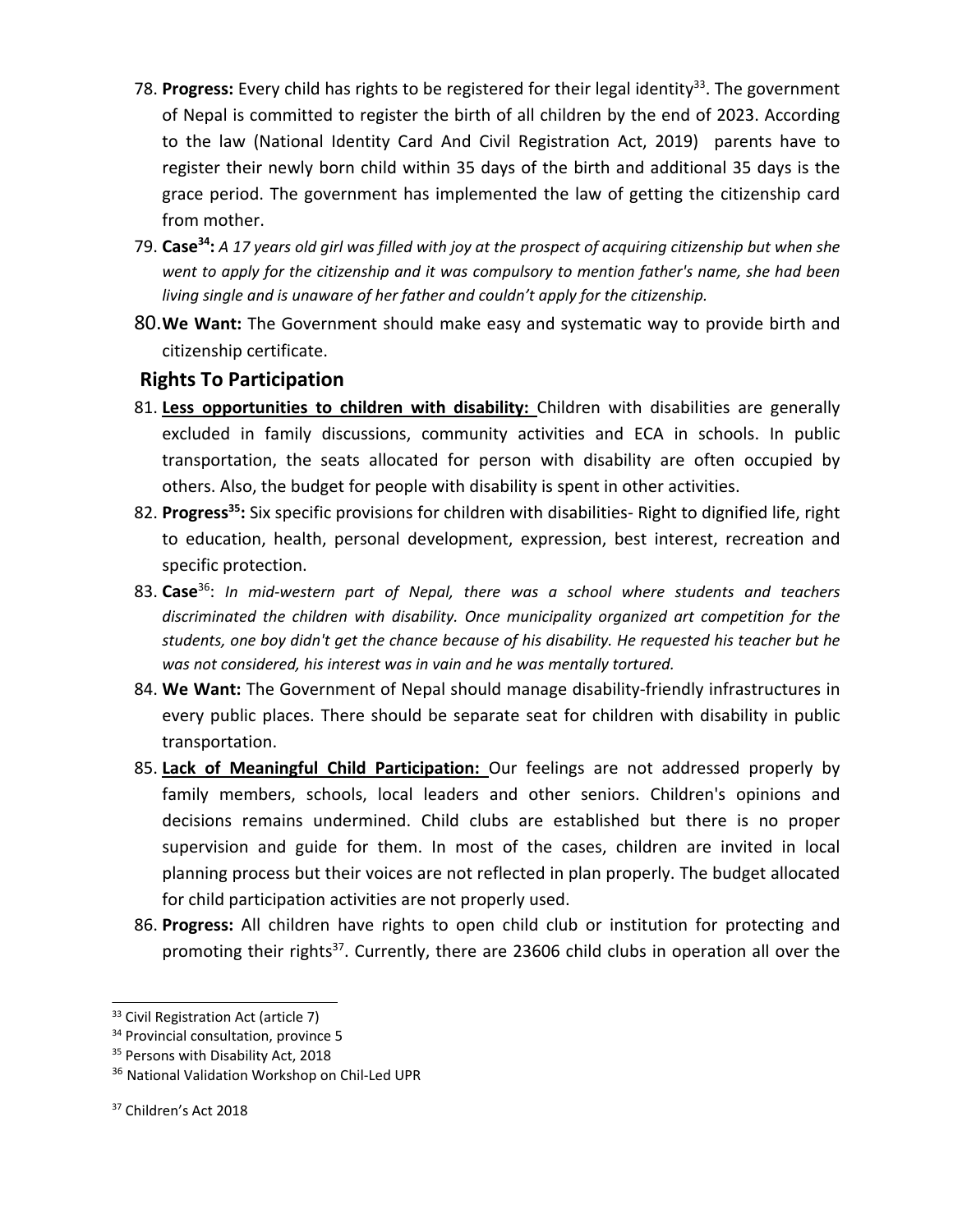country, and about 435000 children are associated with those clubs.<sup>38</sup> The clubs are working for raising awareness on issues of child rights for instances, birth registration, school enrollment, against child marriage & child labor, immunization, learning without fear etc.

- 87. **Case:** *A boy from Bagmati Province shared that he wanted to keep his view in his local level's planning process but he was not given space to keep his view forward.*
- 88. **We Want:** The Government should form proper guidelines for meaningful child participation in all levels. Also, Government should allocate enough budget and ensure its optimal utilization in the field of child development with effective child participation.
- 89. **Children and schools in politics and election:** Children are used in various election and political activities and exposed to violence and various other accidents and malpractices related to politics like conveying message, managing water and snacks during political activities, carrying flags and wearing t-shirt of certain political parties.
- 90. **Progress:** No children and schools should be involved in election publicity, assembly and procession. <sup>39</sup>
- 91. **Case:** 40 During the election 441 cases of children misused in promotion of election was found among these registered cases 12429 children were used.
- 92. **We Want**: The Government should ensure that no children and schools are used in politics and election.
- 93. **Children in emergency**: Due to undermined system and structures, children are exposed to new threats such as loss of or separation from families, negligence, sexual exploitation, trafficking, recruitment into armed groups and increased psychosocial stress. It impacts negatively on children's learning and overall quality of education. Books and other educational materials are destroyed in disaster while school premieres are often used as evacuation centers.
- 94. **Progress:** Disaster preparedness, rescue, relief and rehabilitation activities are listed in concurrent powers of federal and provincial government.<sup>41</sup> In September 2017, the parliament of the Government of Nepal endorsed the new Disaster Risk Reduction and Management Act replacing the Natural Calamity Relief Act of 1982. Formation of Local Disaster Management Committee. Provision of Emergency Child Mitigation Fund by the Interim Constitution, 2067.
- *95.* **Cases 42 :** *During covid19 outbreak, <sup>a</sup> boy from province no.2 reported that he was having hard time to spend time at home as his parents vent their anger on him, and he felt alone*

<sup>&</sup>lt;sup>38</sup> Sate of children in Nepal, 2018 CCWB

<sup>&</sup>lt;sup>39</sup> Election commission issued Election Code of Conduct-2016

<sup>&</sup>lt;sup>40</sup> CCWB report on legislative election 2070

<sup>41</sup> Schedule 7 of Constitution 2072

 $^{42}$  Online group session: Emotional support for well-being of adolescents, organized by Consortium Nepal